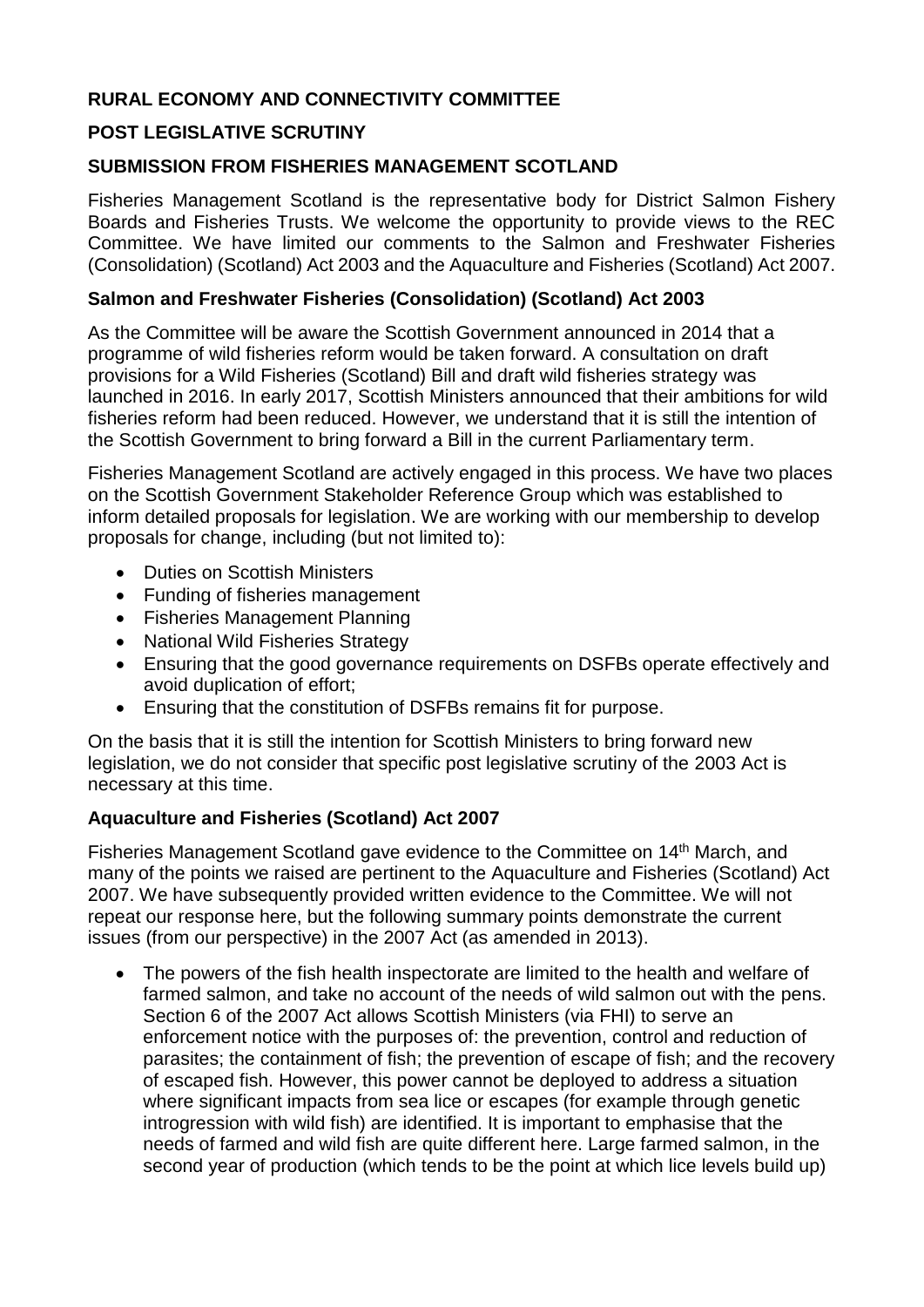can withstand far more sea lice than a juvenile Atlantic salmon or sea trout can cope with. The relative numbers of farmed and wild fish in the area are also a key factor. The number of farmed fish in an area, and therefore the number of potential vectors for sea lice and disease, is significantly magnified by the presence of farmed fish. Therefore it may be necessary to manage sea lice down to levels wellbelow what is required for the health and welfare of farmed fish, in order to ensure that wild fish are not significantly impacted. We do not believe that the 2007 Act allows this to be implemented and therefore we believe that the powers of fish health inspectors should extend beyond the health and welfare of farmed fish, to allow impacts on wild fish to be considered.

- The 2007 Act does not set limits on the number of sea lice per fish, or the number of sea lice per management area. We consider that this is a particular weakness in the Scottish regulatory regime, in comparison with other jurisdictions. Scottish Ministers have agreed a voluntary approach whereby salmon farms are asked to report to Scottish Ministers when sea lice numbers exceed 3 lice per fish and should sea lice numbers exceed 8 lice per fish an enforcement notice may be served. As far as we are aware, this policy does not allow the Fish Health Inspectors with the ability to address any issues that they could not already address under their existing powers. As stated in the SAMS report to the ECCLR committee: "the legislative and voluntary frameworks that underpin the management of lice levels on farms are not transparent. They appear neither to be succeeding in controlling sea lice, nor capable of addressing the environmental effects of the lice."
- Section 3 of the 2013 Aquaculture and Fisheries (Scotland) Act, allows Scottish Ministers to prescribe technical requirements for equipment, impose requirements in relation to training employees in the installations, maintenance or operation of equipment and ensuring compliance with the requirements – the Scottish Technical Standard. The standard was published in 2015 (Fisheries Management Scotland sat on the working group), but the regulations to put these standards in place have not been brought forward.
- Sections 7 and 8 of the 2007 Act allows Scottish Ministers, by order, to approve a code of practice for the purposes of: giving practical guidance to persons who carry on a business of fish farming or shellfish farming; promoting what appear to the Scottish Ministers to be desirable practices; with respect to
	- o The prevention, control and reduction of parasites
	- $\circ$  The containment of fish on fish farms
	- o The prevention of escape of fish from fish farms
	- o The recovery of escaped fish

The powers under sections 7 and 8 have not been used, and indeed we do not believe that the current Code of Good Practice developed by the SSPO would be sufficient to protect wild fish. If such powers were to be used, we consider that Scottish Ministers should develop a statutory code, rather than adopting an existing one.

• Section 1 and 2 of the 2007 Act enable Scottish Ministers to obtain information, by order, for the purposes of obtaining information in relation to the prevention, control and reduction of parasites. As stated in our response to the REC Committee inquiry on salmon farming in Scotland, we believe that *weekly*, farm by farm publication of data on sea lice, mortalities and disease should be a statutory requirement and